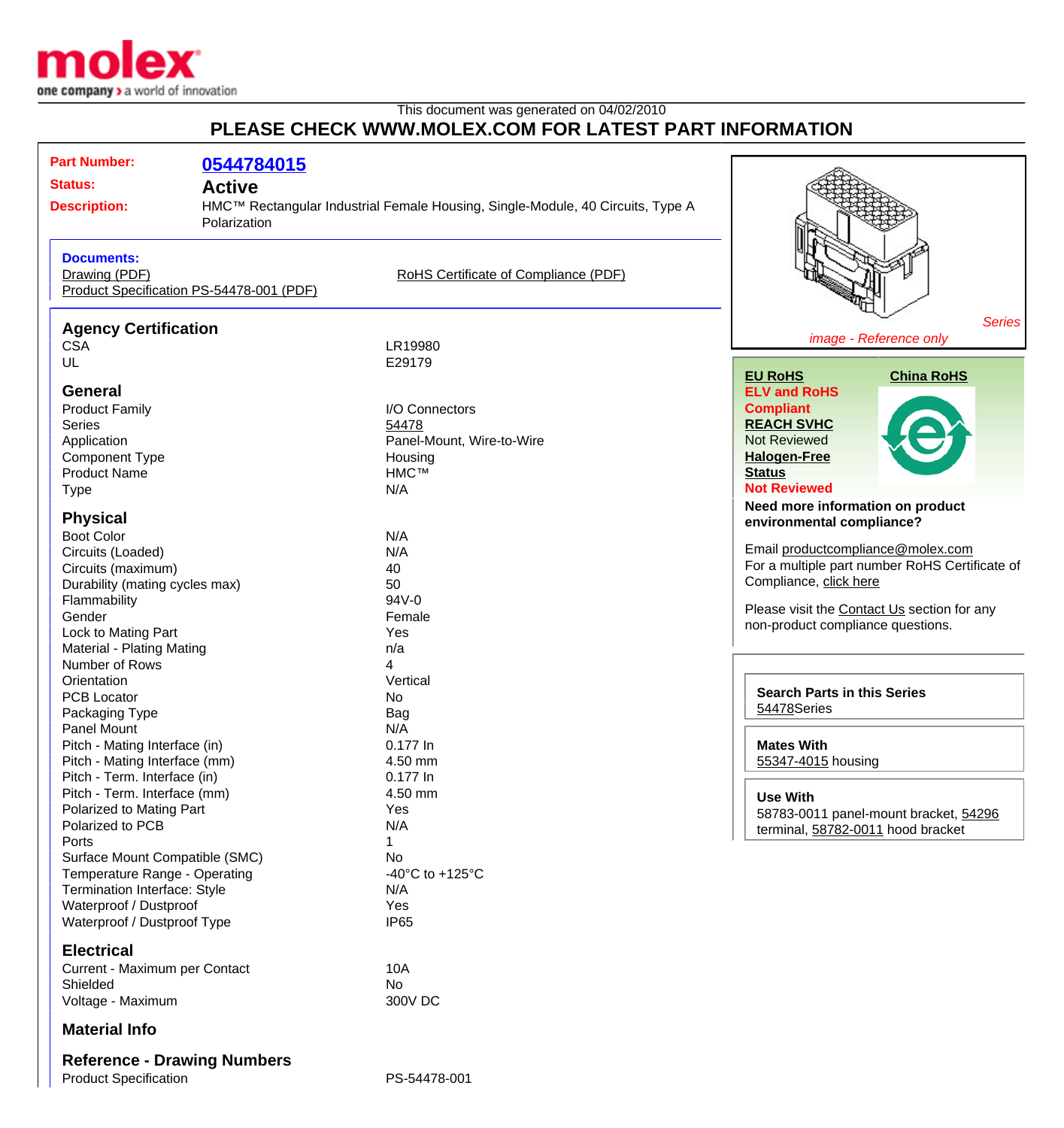This document was generated on 04/02/2010 **PLEASE CHECK WWW.MOLEX.COM FOR LATEST PART INFORMATION**